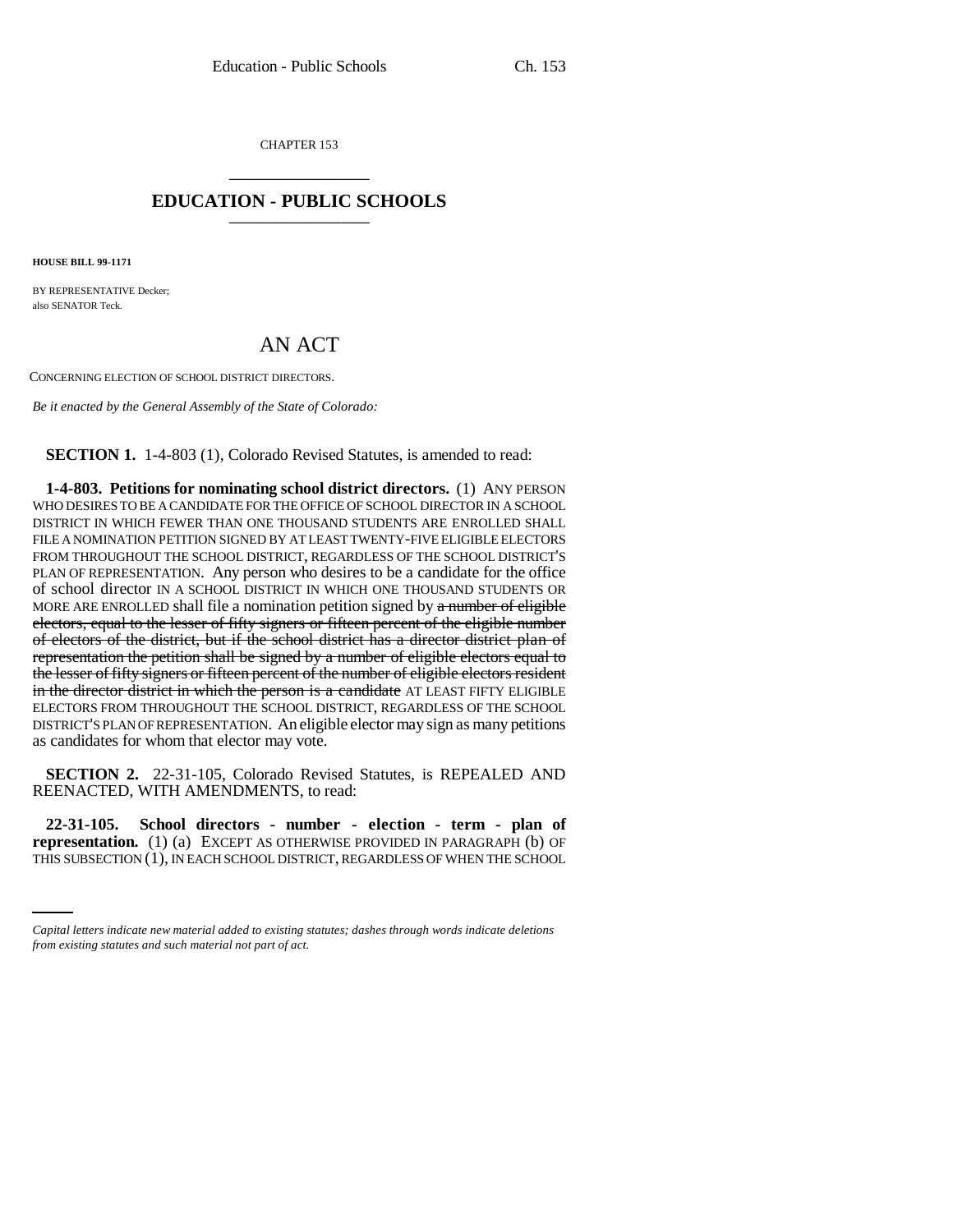#### Ch. 153 Education - Public Schools

DISTRICT WAS ORGANIZED, FIVE, SIX, OR SEVEN SCHOOL DIRECTORS SHALL BE ELECTED, THE NUMBER HAVING BEEN ESTABLISHED AS REQUIRED BY LAW. THE SCHOOL DIRECTORS SHALL BE ELECTED AT REGULAR BIENNIAL SCHOOL ELECTIONS, EACH FOR A TERM OF FOUR YEARS AND UNTIL A SUCCESSOR HAS BEEN ELECTED AND QUALIFIED; EXCEPT THAT ANY SCHOOL DISTRICT THAT ELECTS DIRECTORS FOR TERMS OF SIX YEARS AS OF JULY 1, 1999, MAY CONTINUE ELECTING DIRECTORS FOR TERMS OF SIX YEARS UNTIL SUCH TIME AS THE TERM LENGTH MAY BE CHANGED AS PROVIDED IN SUBSECTION (3) OF THIS SECTION.

(b) IN EACH SCHOOL DISTRICT COTERMINOUS WITH A CITY AND COUNTY, THERE SHALL BE ELECTED A SEVEN-MEMBER BOARD OF EDUCATION WITH ONE ELIGIBLE ELECTOR ELECTED FROM EACH OF FIVE DIRECTOR DISTRICTS AND TWO ELIGIBLE ELECTORS ELECTED FROM THE DISTRICT AT LARGE. SCHOOL DIRECTORS SHALL BE ELECTED AT THE RESPECTIVE REGULAR BIENNIAL SCHOOL ELECTIONS, EACH FOR A TERM OF FOUR YEARS AND UNTIL A SUCCESSOR HAS BEEN ELECTED AND QUALIFIED. ELECTIONS SHALL BE HELD IN ACCORDANCE WITH THE PROCEDURES ESTABLISHED IN SECTION 22-31-131.

(2) EXCEPT AS OTHERWISE PROVIDED IN SECTION 22-31-131 (1.5) (b) (I), ALL SCHOOL DIRECTORS SHALL BE VOTED ON AT LARGE BY THE ELIGIBLE ELECTORS OF THE ENTIRE SCHOOL DISTRICT, REGARDLESS OF THE SCHOOL DISTRICT'S PLAN OF REPRESENTATION.

(3) (a) THE BOARD OF EDUCATION OF ANY SCHOOL DISTRICT IN WHICH THE DIRECTORS SERVE SIX-YEAR TERMS MAY, BY RESOLUTION PASSED BY A MAJORITY OF THE WHOLE BOARD, SUBMIT TO THE ELIGIBLE ELECTORS OF THE SCHOOL DISTRICT, AT THE NEXT REGULAR BIENNIAL SCHOOL ELECTION, A PROPOSAL TO CHANGE THE TERMS OF OFFICE OF THE DIRECTORS OF THE DISTRICT FROM SIX YEARS TO FOUR YEARS. THE PROPOSED PLAN SHALL BE ADOPTED BY RESOLUTION OF THE BOARD AT LEAST ONE HUNDRED TEN DAYS PRIOR TO THE ELECTION.

(b) UPON RECEIPT OF A WRITTEN PETITION THAT MEETS THE REQUIREMENTS SPECIFIED IN THIS PARAGRAPH (b), THE BOARD OF EDUCATION OF ANY SCHOOL DISTRICT IN WHICH THE DIRECTORS SERVE SIX-YEAR TERMS SHALL SUBMIT TO THE ELIGIBLE ELECTORS OF THE SCHOOL DISTRICT, AT THE NEXT REGULAR BIENNIAL SCHOOL ELECTION, A PROPOSAL TO CHANGE THE TERMS OF OFFICE OF THE DIRECTORS OF THE DISTRICT FROM SIX YEARS TO FOUR YEARS. THE PETITION SHALL BE SIGNED BY AT LEAST FIVE PERCENT OF THE ELIGIBLE ELECTORS OF THE DISTRICT, AND THE PROPOSED PLAN, SPECIFYING TERMS OF OFFICE AND ESTABLISHING THE PROCEDURE FOR MAKING THE TRANSITIONS, SHALL BE ATTACHED THERETO. THE PETITION, TOGETHER WITH THE PROPOSED PLAN, SHALL BE SUBMITTED TO THE SECRETARY OF THE BOARD OF EDUCATION AT LEAST ONE HUNDRED TEN DAYS PRIOR TO THE ELECTION.

(c) NO PROPOSAL TO CHANGE THE TERMS OF OFFICE OF THE DIRECTORS OF THE DISTRICT SHALL BE SUBMITTED WITHIN FOUR YEARS AFTER A PREVIOUS PROPOSAL TO CHANGE THE TERMS OF OFFICE HAS BEEN SUBMITTED TO THE ELIGIBLE ELECTORS OF THE DISTRICT.

(d) THE SECRETARY OF THE BOARD OF EDUCATION SHALL CAUSE NOTICE TO BE GIVEN PURSUANT TO SECTION 1-5-205,C.R.S., THAT AT THE NEXT BIENNIAL ELECTION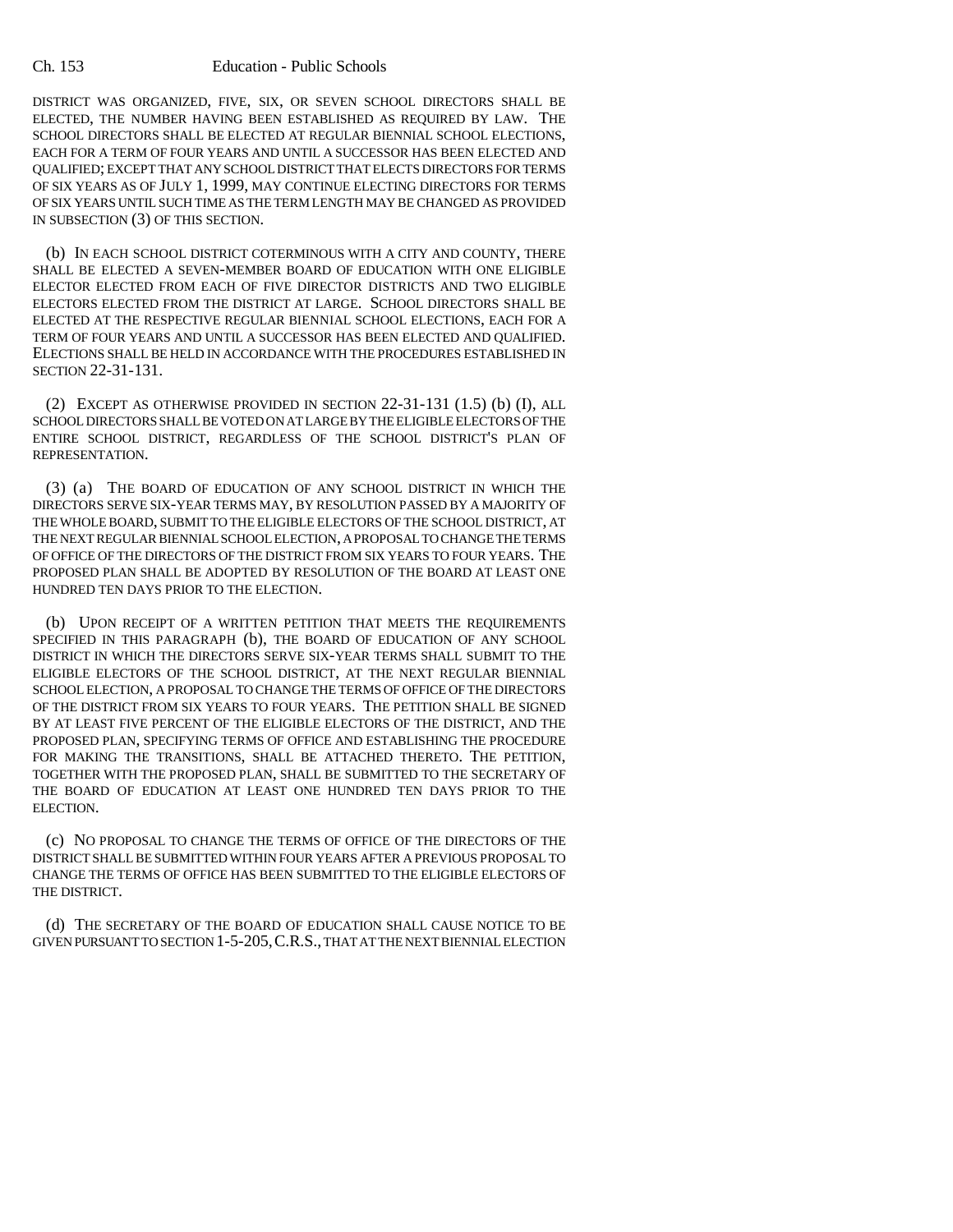FOR SCHOOL DIRECTORS A PLAN REVISING THE TERMS OF OFFICE OF SCHOOL DIRECTORS WILL BE SUBMITTED TO THE ELIGIBLE ELECTORS OF THE DISTRICT. THE NOTICE SHALL STATE THAT THE PLAN IS ON FILE IN THE ADMINISTRATION OFFICES OF THE SCHOOL DISTRICT FOR PUBLIC INSPECTION DURING REASONABLE BUSINESS HOURS; AND THE NOTICE MAY BE COMBINED WITH THE NOTICE OTHERWISE REQUIRED FOR THE ELECTION OF SCHOOL DIRECTORS AT THE REGULAR BIENNIAL SCHOOL ELECTION.

(e) THE BALLOT SHALL CONTAIN THE WORDS "FOR A FOUR-YEAR TERM OF OFFICE FOR SCHOOL DIRECTORS" AND "AGAINST A FOUR-YEAR TERM OF OFFICE FOR SCHOOL DIRECTORS". OTHERWISE, THE BALLOTS AND ELECTION PROCEDURES SHALL BE THE SAME AS PRESCRIBED FOR THE REGULAR BIENNIAL SCHOOL ELECTION.

(f) IF A MAJORITY OF THE VOTES CAST AT THE ELECTION ARE "FOR A FOUR-YEAR TERM OF OFFICE FOR SCHOOL DIRECTORS", THE PLAN SHALL BECOME EFFECTIVE UPON THE SURVEY OF ELECTION RETURNS. IF A MAJORITY OF THE VOTES CAST ARE "AGAINST A FOUR-YEAR TERM OF OFFICE FOR SCHOOL DIRECTORS", THE SCHOOL DIRECTORS OF THE DISTRICT SHALL CONTINUE TO BE ELECTED OR APPOINTED AS PRESCRIBED IN THIS SECTION.

(4) (a) THE BOARD OF EDUCATION OF A SCHOOL DISTRICT MAY, BY RESOLUTION PASSED BY A MAJORITY OF THE WHOLE BOARD, SUBMIT TO THE ELIGIBLE ELECTORS OF THE SCHOOL DISTRICT, AT THE NEXT REGULAR BIENNIAL SCHOOL ELECTION, A PROPOSAL TO CHANGE THE NUMBER OF DIRECTORS; EXCEPT THAT THE SCHOOL DISTRICT SHALL NOT ELECT FEWER THAN FIVE NOR MORE THAN SEVEN DIRECTORS. THE PROPOSAL SHALL BE ADOPTED BY RESOLUTION OF THE BOARD AT LEAST ONE HUNDRED TEN DAYS PRIOR TO THE ELECTION. AS PROVIDED IN SUBSECTION (7) OF THIS SECTION, THE BOARD OF EDUCATION MAY SIMULTANEOUSLY ADOPT A RESOLUTION TO SUBMIT A PROPOSAL TO CHANGE THE SCHOOL DISTRICT PLAN OF REPRESENTATION; EXCEPT THAT, IF THE EXISTING SCHOOL DIRECTORS ARE ELECTED PURSUANT TO A DIRECTOR DISTRICT PLAN OF REPRESENTATION, THE BOARD OF EDUCATION SHALL SIMULTANEOUSLY ADOPT A RESOLUTION TO SUBMIT A PROPOSAL TO EITHER CHANGE THE BOUNDARIES OF THE DIRECTOR DISTRICTS TO REFLECT THE CHANGE IN THE NUMBER OF DIRECTORS OR CHANGE THE SCHOOL DISTRICT PLAN OF REPRESENTATION TO ADOPT AN AT-LARGE PLAN OF REPRESENTATION OR A COMBINED DIRECTOR DISTRICT AND AT-LARGE PLAN OF REPRESENTATION.

(b) UPON RECEIPT OF A WRITTEN PETITION THAT MEETS THE REQUIREMENTS SPECIFIED IN THIS PARAGRAPH (b), THE BOARD OF EDUCATION OF A SCHOOL DISTRICT SHALL SUBMIT TO THE ELIGIBLE ELECTORS OF THE SCHOOL DISTRICT, AT THE NEXT REGULAR BIENNIAL SCHOOL ELECTION, A PROPOSAL TO CHANGE THE NUMBER OF DIRECTORS; EXCEPT THAT THE SCHOOL DISTRICT SHALL NOT ELECT FEWER THAN FIVE NOR MORE THAN SEVEN DIRECTORS. AS PROVIDED IN SUBSECTION (7) OF THIS SECTION, THE PERSONS SUBMITTING THE PETITION MAY SIMULTANEOUSLY SUBMIT A PETITION TO CHANGE THE SCHOOL DISTRICT PLAN OF REPRESENTATION. IF THE EXISTING SCHOOL DIRECTORS ARE ELECTED PURSUANT TO A DIRECTOR DISTRICT PLAN OF REPRESENTATION AND NO CHANGE TO THE SCHOOL DISTRICT PLAN OF REPRESENTATION IS SUBMITTED BY PETITION, THE BOARD OF EDUCATION SHALL ADOPT A RESOLUTION TO SUBMIT A PROPOSAL TO EITHER CHANGE THE BOUNDARIES OF THE DIRECTOR DISTRICTS TO REFLECT THE CHANGE IN THE NUMBER OF DIRECTORS OR CHANGE THE SCHOOL DISTRICT PLAN OF REPRESENTATION TO ADOPT AN AT-LARGE PLAN OF REPRESENTATION OR A COMBINED DIRECTOR DISTRICT AND AT-LARGE PLAN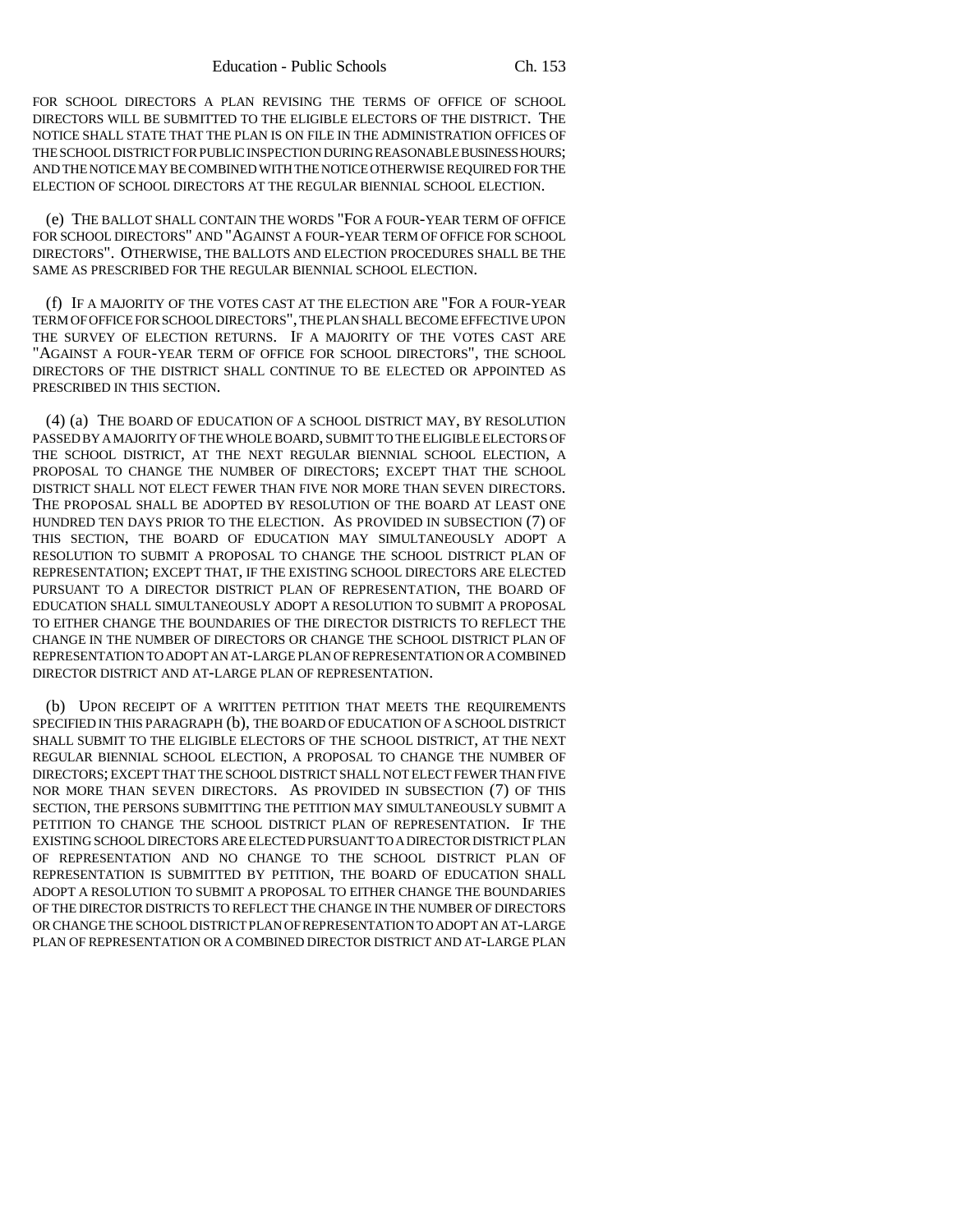OF REPRESENTATION. ANY PETITION SUBMITTED PURSUANT TO THIS PARAGRAPH (b) SHALL BE SIGNED BY AT LEAST FIVE PERCENT OF THE ELIGIBLE ELECTORS OF THE DISTRICT AND SHALL BE SUBMITTED TO THE SECRETARY OF THE BOARD OF EDUCATION AT LEAST ONE HUNDRED TEN DAYS PRIOR TO THE ELECTION.

(c) THE SECRETARY OF THE BOARD OF EDUCATION SHALL CAUSE NOTICE TO BE GIVEN PURSUANT TO SECTION 1-5-205,C.R.S., THAT AT THE NEXT REGULAR BIENNIAL ELECTION FOR SCHOOL DIRECTORS A PROPOSAL TO CHANGE THE NUMBER OF DIRECTORS AND THE SCHOOL DISTRICT PLAN OF REPRESENTATION, IF SUBMITTED OR ADOPTED PURSUANT TO PARAGRAPH (a) OR (b) OF THIS SUBSECTION (4), WILL BE SUBMITTED TO THE ELIGIBLE ELECTORS OF THE DISTRICT.

(d) THE BALLOT SHALL CONTAIN THE WORDS "FOR CHANGING THE NUMBER OF SCHOOL DIRECTORS FROM \_\_\_ TO \_\_\_\_ (AND FOR THE PROPOSED CHANGE TO THE DIRECTOR DISTRICT PLAN OF REPRESENTATION)" AND "AGAINST CHANGING THE NUMBER OF SCHOOL DIRECTORS  $\text{FROM}$  —  $\text{TO}$ NUMBER OF SCHOOL DIRECTORS FROM  $\_\_$  TO  $\_\,$ CHANGE TO THE DIRECTOR DISTRICT PLAN OF REPRESENTATION)". OTHERWISE THE BALLOTS AND ELECTION PROCEDURES SHALL BE THE SAME AS PRESCRIBED FOR THE REGULAR BIENNIAL SCHOOL ELECTION.

(e) IF A MAJORITY OF THE VOTES CAST ON THE QUESTION ARE "FOR CHANGING THE NUMBER OF SCHOOL DIRECTORS FROM \_\_\_ TO \_\_\_\_ (AND FOR THE PROPOSED CHANGE TO THE DIRECTOR DISTRICT PLAN OF REPRESENTATION)", THE PLAN SHALL BECOME EFFECTIVE FOR THE ELECTION OF SCHOOL DIRECTORS AT SUBSEQUENT REGULAR BIENNIAL SCHOOL ELECTIONS. IF A MAJORITY OF THE VOTES CAST ARE "AGAINST CHANGING THE NUMBER OF SCHOOL DIRECTORS FROM \_\_\_ TO \_\_\_\_(AND AGAINST THE PROPOSED CHANGE TO THE DIRECTOR DISTRICT PLAN OF REPRESENTATION)", THERE SHALL CONTINUE TO BE THE SAME NUMBER OF SCHOOL DIRECTORS OPERATING UNDER THE SAME PLAN OF REPRESENTATION IN SUCH DISTRICT AS EXISTED PRIOR TO THE ELECTION.

(5) (a) IN ANY SCHOOL DISTRICT IN WHICH THE TERMS OF OFFICE OF THE DIRECTORS EXPIRE ON A SCHEDULE THAT DOES NOT CREATE AS CLOSE TO THE SAME NUMBER OF OFFICES TO BE FILLED AT EACH REGULAR BIENNIAL SCHOOL ELECTION AS POSSIBLE, THE BOARD OF EDUCATION MAY, BY RESOLUTION PASSED BY A MAJORITY OF ALL MEMBERS OF THE BOARD OF EDUCATION, EXTEND OR REDUCE FOR TWO YEARS ONE OR MORE TERMS OF DIRECTORS TO BE ELECTED AT THE NEXT REGULAR BIENNIAL SCHOOL ELECTION AS NECESSARY TO ACHIEVE THEREAFTER AS CLOSE TO THE SAME NUMBER OF OFFICES TO BE FILLED AT EACH REGULAR BIENNIAL SCHOOL ELECTION AS POSSIBLE. THE EXTENSION OR REDUCTION OF TERMS OF OFFICE SHALL OCCUR ONLY ONCE; THEREAFTER, ALL TERMS OF THE MEMBERS OF THE BOARD OF DIRECTORS SHALL BE EQUAL.

(b) IN DETERMINING WHICH TERM OR TERMS TO EXTEND OR REDUCE, THE BOARD OF EDUCATION SHALL SELECT, FIRST, THE TERM OR TERMS FOR WHICH AN EARLY ELECTION IS SCHEDULED AT THE NEXT REGULAR BIENNIAL SCHOOL ELECTION DUE TO THE OCCURRENCE OF A VACANCY IN THE OFFICE OF SCHOOL DIRECTOR AND, SECOND, THE TERM OR TERMS REGULARLY EXPIRING AT THE NEXT SUCCEEDING REGULAR BIENNIAL SCHOOL ELECTION. IN THE EVENT IT IS NECESSARY FOR THE BOARD OF EDUCATION TO SELECT BETWEEN TWO OR MORE TERMS OF EQUAL PRIORITY FOR EXTENSION OR REDUCTION UNDER THIS SUBSECTION (5), THE DETERMINATION SHALL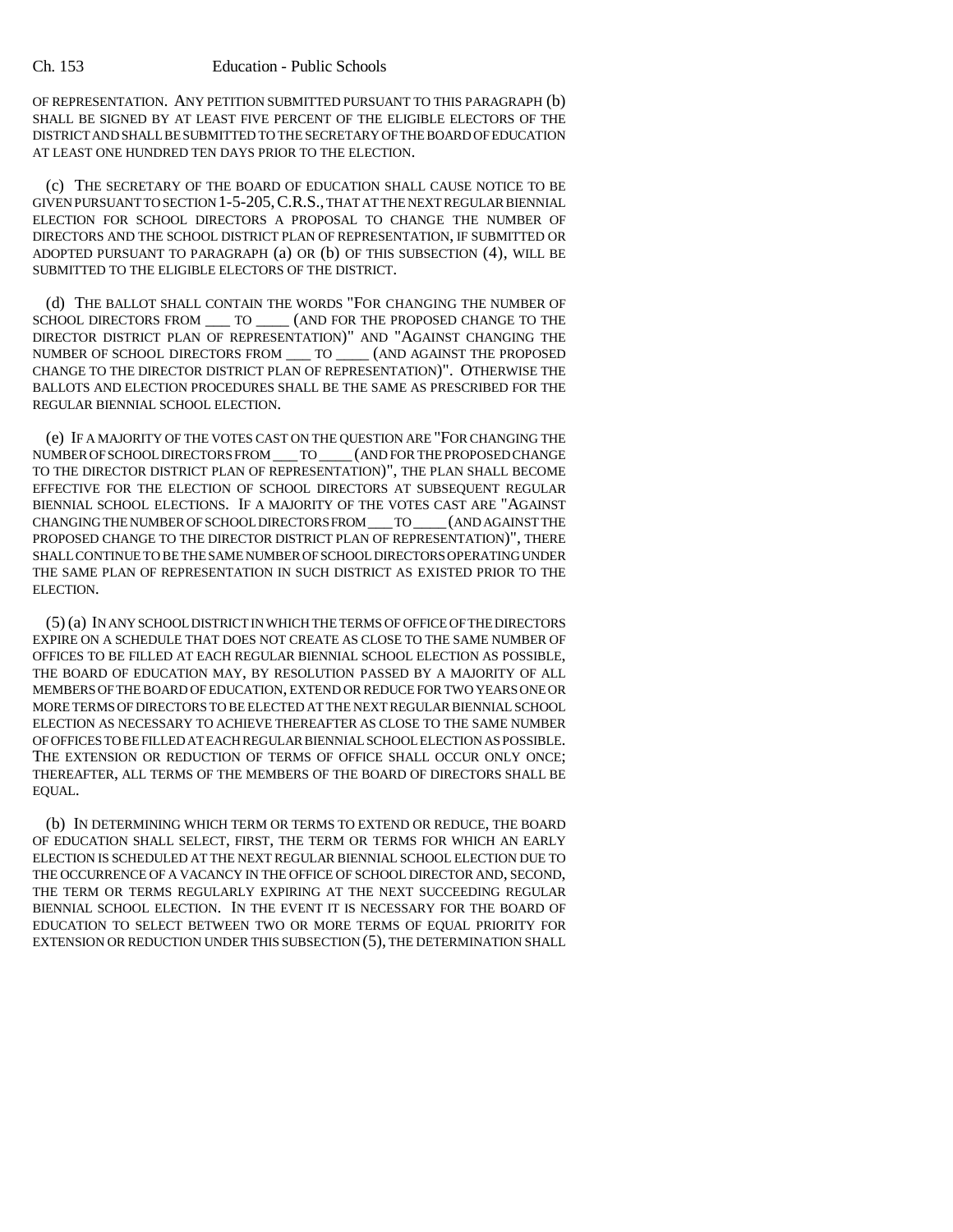### BE BY LOT.

(c) THE RESOLUTION EXTENDING OR REDUCING THE TERMS OF OFFICE SHALL BE ADOPTED NOT LESS THAN ONE HUNDRED TEN DAYS PRIOR TO THE NEXT REGULAR BIENNIAL SCHOOL ELECTION. A CANDIDATE SHALL RUN FOR AND, IF ELECTED, SHALL SERVE THE TERM AS IS APPROPRIATE FOR THE DIRECTOR DISTRICT IN WHICH THE CANDIDATE RESIDES; HOWEVER, IF THE SCHOOL DISTRICT HAS AN AT-LARGE PLAN OF REPRESENTATION OR A COMBINED DIRECTOR DISTRICT AND AT-LARGE PLAN OF REPRESENTATION, EACH CANDIDATE SHALL RUN FOR AND, IF ELECTED, SHALL SERVE FOR THE DESIGNATED TERM AS PROVIDED FOR IN SECTION 1-4-803 (3), C.R.S.

(6) (a) THE BOARD OF EDUCATION OF ANY SCHOOL DISTRICT THAT DESIRES TO PROPOSE A CHANGE IN ITS PLAN OF REPRESENTATION MAY SUBMIT A PLAN TO IMPLEMENT SUCH CHANGE TO THE ELIGIBLE ELECTORS OF THE SCHOOL DISTRICT AT ANY REGULAR BIENNIAL SCHOOL ELECTION OR AT A SPECIAL SCHOOL ELECTION CALLED BY THE BOARD FOR THAT PURPOSE. A CHANGE IN THE PLAN OF REPRESENTATION MAY CONSIST OF THE ADOPTION OF A DIRECTOR DISTRICT PLAN OF REPRESENTATION, THE ELIMINATION OF A DIRECTOR DISTRICT PLAN OF REPRESENTATION AND REPLACEMENT WITH AN AT-LARGE PLAN OF REPRESENTATION, OR THE ADOPTION OF A PLAN OF REPRESENTATION THAT COMBINES DIRECTOR DISTRICTS WITH AN AT-LARGE PLAN OF REPRESENTATION. THE PLAN SHALL BE ADOPTED BY THE BOARD OF EDUCATION AT LEAST ONE HUNDRED TEN DAYS PRIOR TO THE ELECTION.

(b) THE ELIGIBLE ELECTORS OF ANY SCHOOL DISTRICT WHO DESIRE TO PROPOSE THE ADOPTION OF ANY CHANGE TO THE SCHOOL DISTRICT PLAN OF REPRESENTATION SPECIFIED IN PARAGRAPH (a) OF THIS SUBSECTION (6) MAY PETITION THE BOARD OF EDUCATION OF THE SCHOOL DISTRICT TO SUBMIT A PLAN TO IMPLEMENT THE CHANGE TO THE ELIGIBLE ELECTORS OF THE DISTRICT AT ANY REGULAR BIENNIAL SCHOOL ELECTION. THE PETITION SHALL BE SIGNED BY AT LEAST FIVE PERCENT OF THE ELIGIBLE ELECTORS OF THE SCHOOL DISTRICT, AND THE PROPOSED PLAN OF REPRESENTATION SHALL BE ATTACHED THERETO. THE PETITION, TOGETHER WITH THE PROPOSED PLAN, SHALL BE SUBMITTED TO THE SECRETARY OF THE BOARD OF EDUCATION OF THE SCHOOL DISTRICT AT LEAST ONE HUNDRED TEN DAYS PRIOR TO THE ELECTION. IF THE PLAN MEETS STATUTORY REQUIREMENTS, THE BOARD OF EDUCATION SHALL SUBMIT THE PLAN TO THE ELIGIBLE ELECTORS OF THE SCHOOL DISTRICT AT THE NEXT REGULAR BIENNIAL SCHOOL ELECTION.

(c) A DIRECTOR DISTRICT PLAN OF REPRESENTATION DEVELOPED PURSUANT TO PARAGRAPH (a) OR (b) OF THIS SUBSECTION (6) SHALL BE SUBJECT TO THE SPECIFICATIONS PRESCRIBED IN SECTION 22-31-109.

(d) THE SECRETARY OF THE BOARD OF EDUCATION SHALL CAUSE NOTICE TO BE GIVEN ON THE QUESTION OF WHETHER THE EXISTING PLAN OF REPRESENTATION SHALL BE REPLACED BY THE PLAN OF REPRESENTATION PROPOSED IN THE MANNER PROVIDED IN PARAGRAPH (a) OR (b) OF THIS SUBSECTION (6), PURSUANT TO SECTION 1-5-205, C.R.S., WHICH SHALL INCLUDE THAT THE PLAN OF REPRESENTATION IS AVAILABLE AT THE ADMINISTRATION OFFICES OF THE SCHOOL DISTRICT FOR PUBLIC INSPECTION DURING REASONABLE BUSINESS HOURS.

(e) THE BALLOT SHALL CONTAIN THE WORDS "FOR THE PROPOSED DIRECTOR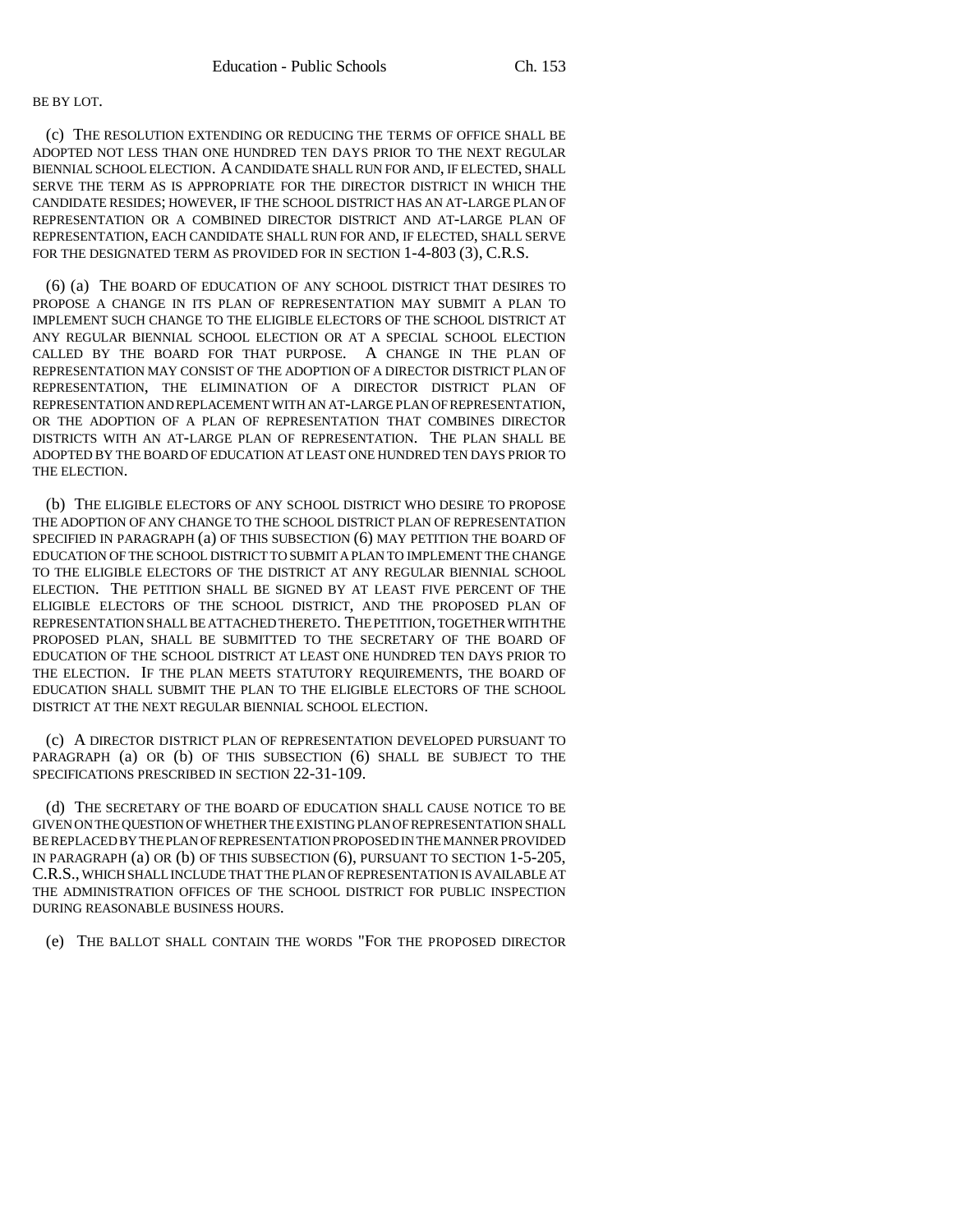DISTRICT PLAN OF REPRESENTATION" AND "AGAINST THE PROPOSED DIRECTOR DISTRICT PLAN OF REPRESENTATION", OR "FOR THE PROPOSED AT-LARGE PLAN OF REPRESENTATION" AND "AGAINST THE PROPOSED AT-LARGE PLAN OF REPRESENTATION", OR "FOR THE PROPOSED COMBINED DIRECTOR DISTRICT AND AT-LARGE PLAN OF REPRESENTATION" AND "AGAINST THE PROPOSED COMBINED DIRECTOR DISTRICT AND AT-LARGE PLAN OF REPRESENTATION", AS THE CASE MAY BE. OTHERWISE, THE BALLOTS AND ELECTION PROCEDURES SHALL BE, AS NEARLY AS PRACTICABLE, AS PRESCRIBED FOR A REGULAR BIENNIAL SCHOOL ELECTION.

(f) IF A MAJORITY OF THE VOTES CAST AT THE ELECTION ARE FOR THE PROPOSED PLAN OF REPRESENTATION, THE PLAN SHALL BECOME EFFECTIVE UPON THE SURVEY OF ELECTION RETURNS; BUT NO PLAN OF REPRESENTATION SHALL TERMINATE THE OFFICE OF ANY SCHOOL DIRECTOR ELECTED AT OR PRIOR TO THE ELECTION AT WHICH THE PLAN IS SUBMITTED. THE PLAN SHALL BE EFFECTIVE AFTER THE ELECTION FOR SUBSEQUENT VACANCIES AND THE ELECTION OF SCHOOL DIRECTORS AT ANY SUBSEQUENT REGULAR BIENNIAL SCHOOL ELECTION. IN THE EVENT THAT, AS A RESULT OF THE ADOPTION OF A PLAN OF REPRESENTATION, TWO OR MORE MEMBERS OF THE BOARD OF EDUCATION RESIDE IN THE SAME NEW DIRECTOR DISTRICT AND THE OFFICE OF ANY ONE OF THE MEMBERS THEREAFTER BECOMES VACANT, THE VACANCY SHALL BE FILLED BY THE APPOINTMENT OF AN ELIGIBLE ELECTOR RESIDING IN A DIRECTOR DISTRICT THAT DOES NOT THEN HAVE A REPRESENTATIVE ON THE BOARD OF EDUCATION. IF THE MAJORITY OF THE VOTES CAST AT THE ELECTION ARE AGAINST THE PROPOSED PLAN OF REPRESENTATION, THE SCHOOL DIRECTORS OF THE DISTRICT SHALL CONTINUE TO BE ELECTED OR APPOINTED AS PROVIDED UNDER THE EXISTING PLAN OF REPRESENTATION, EXCEPT AS OTHERWISE PROVIDED IN SECTION 22-31-110.

(7) (a) A RESOLUTION BY A BOARD OF EDUCATION OF A SCHOOL DISTRICT OR A PETITION OF THE ELIGIBLE ELECTORS OF A SCHOOL DISTRICT MAY PROPOSE ANY OF THE ISSUES SPECIFIED IN SUBSECTIONS (3) TO (6) OF THIS SECTION FOR CONSIDERATION IN ONE ELECTION.

(b) ANY PLAN TO CHANGE THE NUMBER OF DIRECTOR DISTRICTS ADOPTED PURSUANT TO THIS SECTION SHALL PROVIDE, IF NECESSARY, THAT THE TERM OF OFFICE OF ONE OR MORE DIRECTORS TO BE ELECTED AT A SUBSEQUENT REGULAR BIENNIAL SCHOOL ELECTION MAY BE LESS THAN OTHERWISE PRESCRIBED BY LAW, IN ORDER TO PRESERVE THE ELECTION OF APPROXIMATELY THE SAME NUMBER OF DIRECTORS AT EACH REGULAR BIENNIAL SCHOOL ELECTION.

**SECTION 3.** 22-31-107 (1), Colorado Revised Statutes, is amended to read:

**22-31-107. Qualification and nomination of candidates for school director.** (1) Any candidate for the office of school director of a school district shall be an eligible elector of the district and shall have been a resident of the district for at least twelve consecutive months prior to the election. If the school district has a director district plan of representation OR A COMBINED DIRECTOR DISTRICT AND AT-LARGE PLAN OF REPRESENTATION, the candidate shall be a resident of the director district that will be represented, unless the candidate WILL SERVE AS AN AT-LARGE DIRECTOR OR has been elected at the time of or prior to the adoption of a director district plan of representation OR A COMBINED DIRECTOR DISTRICT AND AT-LARGE PLAN OF REPRESENTATION by the eligible electors of the district.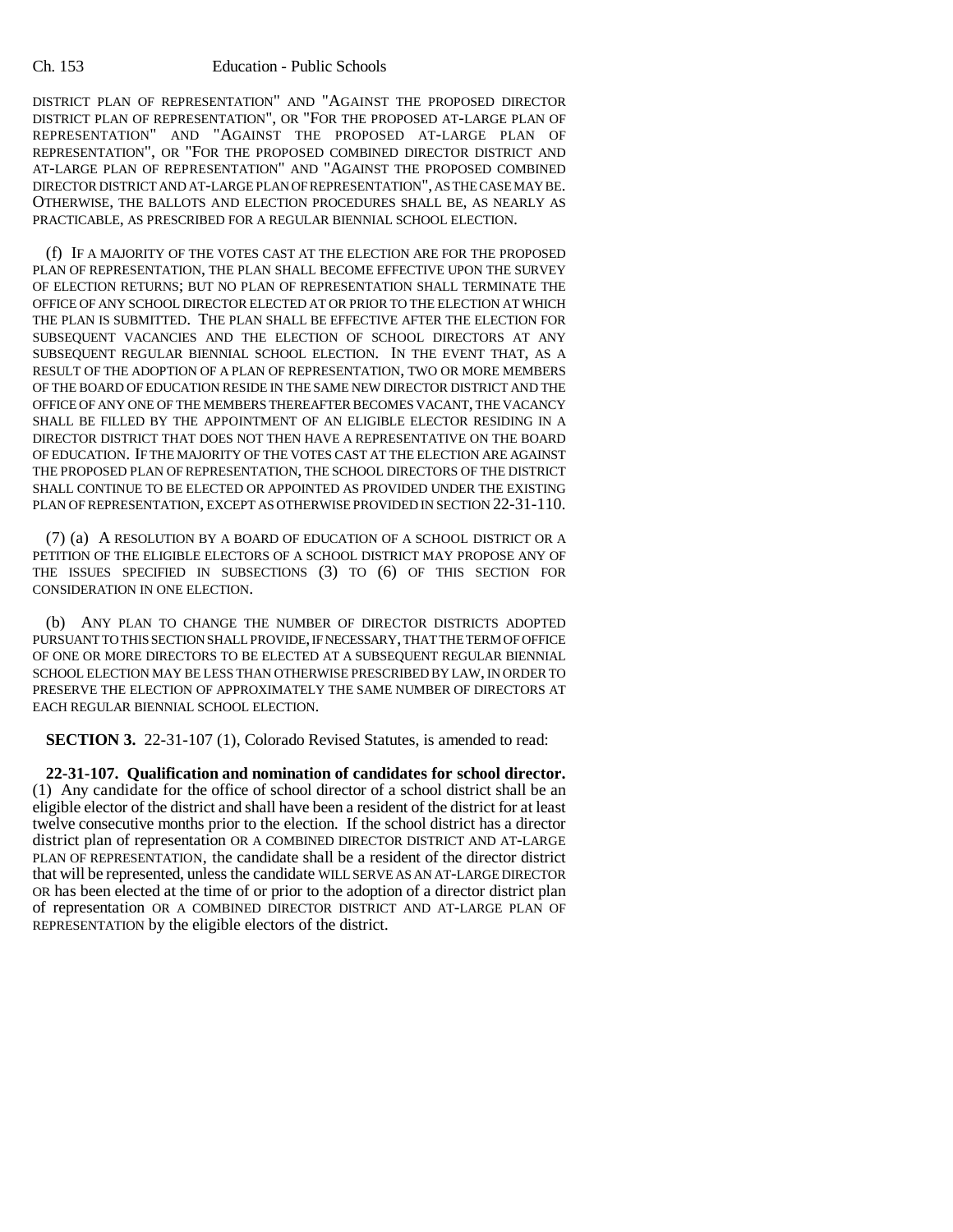**SECTION 4. Repeal.** 22-31-108, Colorado Revised Statutes, is repealed.

**SECTION 5.** 22-31-109, Colorado Revised Statutes, is amended to read:

**22-31-109. Specifications for director districts.** In school districts having a director district plan of representation the board of education of the school district shall be comprised of one eligible elector from each of the director districts OR A COMBINED DIRECTOR DISTRICT AND AT-LARGE PLAN OF REPRESENTATION, AT LEAST ONE MEMBER OF THE BOARD OF EDUCATION OF THE SCHOOL DISTRICT SHALL BE ELECTED FROM EACH OF THE DIRECTOR DISTRICTS. Director districts shall be contiguous, compact, and as nearly equal in population as possible. The director districts shall be not less than five nor more than seven in number.

**SECTION 6.** 22-31-110 (1), Colorado Revised Statutes, is amended to read:

**22-31-110. Changes in director districts.** (1) (a) EXCEPT AS OTHERWISE PROVIDED IN PARAGRAPH (b) OF THIS SUBSECTION (1), not later than December 31, 1972, and not later than December 31 of every fourth year thereafter, the board of education of each school district having a director district plan of representation OR A COMBINED DIRECTOR DISTRICT AND AT-LARGE PLAN OF REPRESENTATION shall determine the population in each of the director districts and, if each director district does not contain substantially the same number of persons as each of the other director districts, it shall be the duty of the board, by resolution, to revise the director district boundaries and redesignate the director districts to comply with the specifications prescribed in section 22-31-109 without changing the number of director districts.

(b) THE PROVISIONS OF THIS SECTION SHALL NOT APPLY TO ANY SCHOOL DISTRICT COTERMINOUS WITH A CITY AND COUNTY. THE DIRECTOR DISTRICTS FOR ANY SUCH SCHOOL DISTRICT SHALL BE ESTABLISHED AS PROVIDED IN SECTION 22-31-131.

**SECTION 7.** 22-31-129 (1) (d) and (4), Colorado Revised Statutes, are amended to read:

**22-31-129. Vacancies.** (1) A school director office shall be deemed to be vacant upon the occurrence of any one of the following events prior to the expiration of the term of office:

(d) If the person who was duly elected or appointed is or becomes during the term of office a nonresident of the school district in which the person was elected or, in the event the district has a director district plan of representation OR A COMBINED DIRECTOR DISTRICT AND AT-LARGE PLAN OF REPRESENTATION, if the director is or becomes during the term of office a nonresident of the director district which the director represents unless the director has been elected at the time of or prior to the adoption of a director district plan of representation OR A COMBINED DIRECTOR DISTRICT AND AT-LARGE PLAN OF REPRESENTATION by the electors or prior to a revision and redesignation of director district boundaries;

(4) Whenever the filling of a vacancy, as provided in subsection (3) of this section, causes terms of different duration to be open at the time of the regular election in a school district which has an at-large method PLAN of representation OR A COMBINED